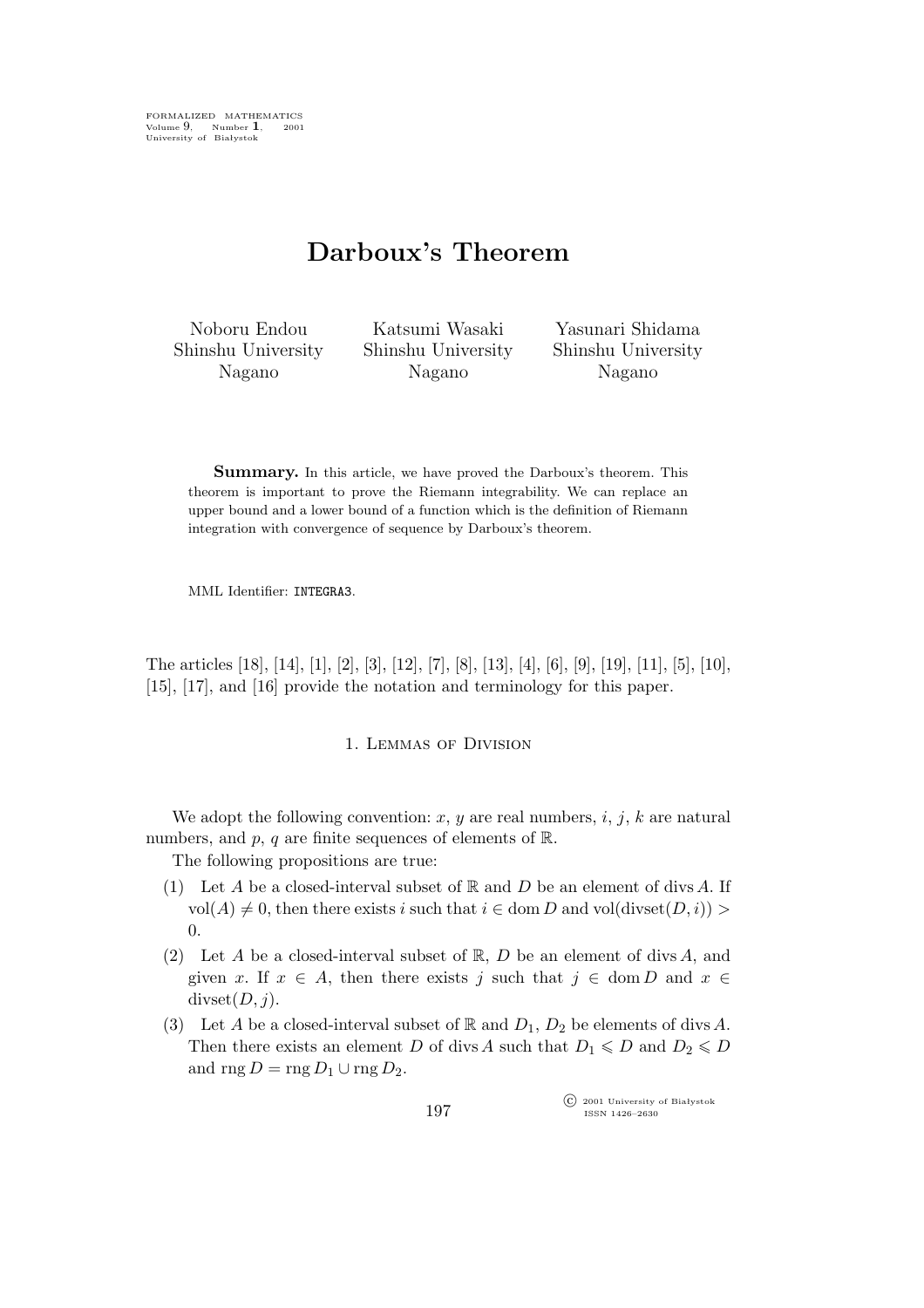## 198 **noboru endou** *et al.* **noboru** endou *et al.*

- (4) Let A be a closed-interval subset of R and D,  $D_1$  be elements of divs A. Suppose  $\delta_{(D_1)}$  < min rng upper\_volume $(\chi_{A,A}, D)$ . Let given x, y, i. If  $i \in$ dom  $D_1$  and  $x \in \text{rng } D \cap \text{divset}(D_1, i)$  and  $y \in \text{rng } D \cap \text{divset}(D_1, i)$ , then  $x = y$ .
- (5) For all p, q such that rng  $p = \text{rng } q$  and p is increasing and q is increasing holds  $p = q$ .
- (6) Let A be a closed-interval subset of  $\mathbb{R}, D, D_1$  be elements of divs A, and given *i*, *j*. Suppose  $D \le D_1$  and  $i \in \text{dom } D$  and  $j \in \text{dom } D$  and  $i \le j$ . Then  $\text{indx}(D_1, D, i) \leq \text{indx}(D_1, D, i)$  and  $\text{indx}(D_1, D, i) \in \text{dom} D_1$  and indx $(D_1, D, j)$  ∈ dom  $D_1$ .
- (7) Let A be a closed-interval subset of  $\mathbb{R}$ , D, D<sub>1</sub> be elements of divs A, and given *i*, *j*. Suppose  $D \le D_1$  and  $i \in \text{dom } D$  and  $j \in \text{dom } D$  and  $i < j$ . Then  $\text{indx}(D_1, D, i) < \text{indx}(D_1, D, i)$  and  $\text{indx}(D_1, D, i) \in \text{dom } D_1$  and indx $(D_1, D, j)$  ∈ dom  $D_1$ .
- (8) For every closed-interval subset A of  $\mathbb R$  and for every element D of divs A holds  $\delta_D \geqslant 0$ .
- (9) Let A be a closed-interval subset of  $\mathbb{R}, g$  be a partial function from A to  $\mathbb{R},$  $D_1, D_2$  be elements of divs A, and given x. Suppose  $x \in \text{divset}(D_1, \text{len } D_1)$ and len  $D_1 \ge 2$  and  $D_1 \le D_2$  and rng  $D_2 = \text{rng } D_1 \cup \{x\}$  and g is total and bounded on A. Then  $\sum$  lower\_volume $(g, D_2) - \sum$  lower\_volume $(g, D_1) \leq$  $(\sup \operatorname{rng} g - \inf \operatorname{rng} g) \cdot \delta_{(D_1)}$ .
- (10) Let A be a closed-interval subset of  $\mathbb{R}, q$  be a partial function from A to  $\mathbb{R},$  $D_1, D_2$  be elements of divs A, and given x. Suppose  $x \in \text{divset}(D_1, \text{len } D_1)$ and len  $D_1 \ge 2$  and  $D_1 \le D_2$  and rng  $D_2 = \text{rng } D_1 \cup \{x\}$  and g is total and bounded on A. Then  $\sum$  upper\_volume $(g, D_1) - \sum$  upper\_volume $(g, D_2) \leqslant$  $(\sup \operatorname{rng} g - \inf \operatorname{rng} g) \cdot \delta_{(D_1)}$ .
- (11) Let A be a closed-interval subset of  $\mathbb{R}$ , D be an element of divs A, r be a real number, and i, j be natural numbers. Suppose  $i \in \text{dom } D$ and  $j \in \text{dom } D$  and  $i \leq j$  and  $r < (\text{mid}(D, i, j))(1)$ . Then there exists a closed-interval subset B of R such that  $r = \inf B$  and  $\sup B =$  $(\text{mid}(D, i, j))$ (len mid $(D, i, j)$ ) and len mid $(D, i, j) = (j - i) + 1$  and  $mid(D, i, j)$  is a DivisionPoint of B.
- (12) Let A be a closed-interval subset of  $\mathbb{R}$ , f be a partial function from A to R,  $D_1$ ,  $D_2$  be elements of divs A, and given x. Suppose  $x \in$  divset $(D_1, \text{len } D_1)$  and  $\text{vol}(A) \neq 0$  and  $D_1 \leqslant D_2$  and  $\text{rng } D_2 =$  $\sum$  lower\_volume(f, D<sub>2</sub>) –  $\sum$  lower\_volume(f, D<sub>1</sub>)  $\leq$  (sup rng f – inf rng f)*·* rng  $D_1 \cup \{x\}$  and f is total and bounded on A and  $x > \inf A$ . Then  $\delta_{(D_1)}$ .
- (13) Let A be a closed-interval subset of  $\mathbb{R}$ , f be a partial function from A to R,  $D_1$ ,  $D_2$  be elements of divs A, and given x. Suppose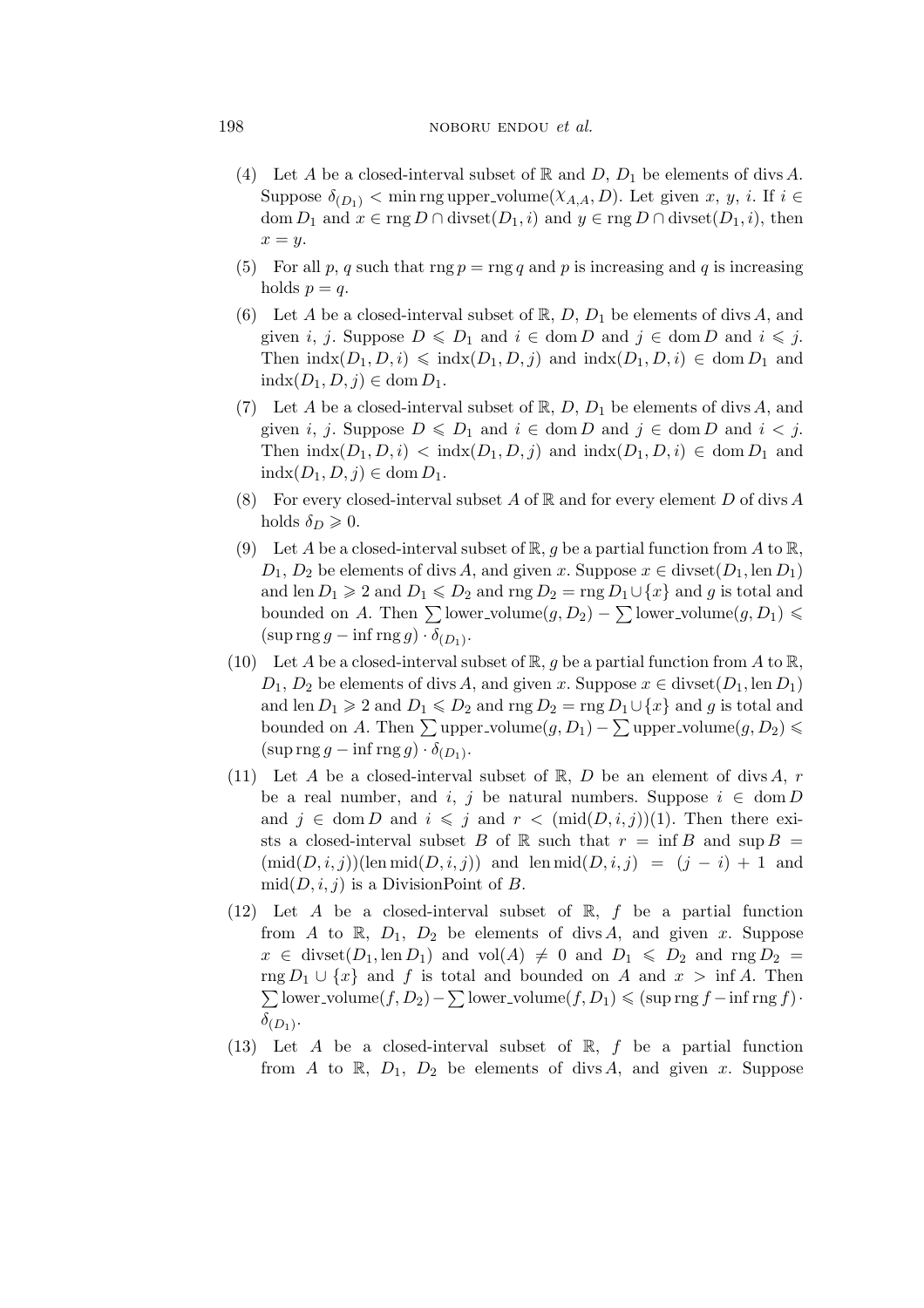$x \in \text{divset}(D_1, \text{len } D_1)$  and  $\text{vol}(A) \neq 0$  and  $D_1 \leqslant D_2$  and  $\text{rng } D_2 =$ rng  $D_1 \cup \{x\}$  and f is total and bounded on A and  $x > \inf A$ . Then  $\sum$ upper\_volume(f, D<sub>1</sub>) –  $\sum$ upper\_volume(f, D<sub>2</sub>)  $\leq$  (sup rng f – inf rng f)*·*  $\delta_{(D_1)}$ .

- (14) Let A be a closed-interval subset of R,  $D_1$ ,  $D_2$  be elements of divs A, r be a real number, and i, j be natural numbers. Suppose  $i \in \text{dom } D_1$  and  $j \in \text{dom } D_1$  and  $i \leq j$  and  $D_1 \leq D_2$  and  $r < (\text{mid}(D_2, \text{ind}_X(D_2, D_1, i), \text{ind}_X(D_2, D_1, i)))(1)$ . Then there exists a closed-interval subset B of  $\mathbb R$  and there exist elements  $M_1$ ,  $M_2$  of divs B such that  $r = \inf B$  and  $\sup B = M_2(\operatorname{len} M_2)$  and  $\sup B =$  $M_1(\text{len }M_1)$  and  $M_1 \leqslant M_2$  and  $M_1 = \text{mid}(D_1,i,j)$  and  $M_2 =$  $mid(D_2, indx(D_2, D_1, i), indx(D_2, D_1, i)).$
- (15) Let A be a closed-interval subset of  $\mathbb{R}, D$  be an element of divs A, and given x. If  $x \in \text{rng } D$ , then  $D(1) \leq x$  and  $x \leq D(\text{len } D)$ .
- (16) Let p be a finite sequence of elements of R and given i, j, k. Suppose p is increasing and  $i \in \text{dom } p$  and  $j \in \text{dom } p$  and  $k \in \text{dom } p$  and  $p(i) \leqslant p(k)$ and  $p(k) \leqslant p(j)$ . Then  $p(k) \in \text{rng }\text{mid}(p, i, j)$ .
- (17) Let A be a closed-interval subset of  $\mathbb{R}$ , f be a partial function from A to  $\mathbb{R}, D$  be an element of divs A, and given i. If f is total and bounded on A and  $i \in \text{dom } D$ , then inf rng(f \ divset( $D, i$ ))  $\leq$  sup rng f.
- (18) Let A be a closed-interval subset of  $\mathbb{R}$ , f be a partial function from A to  $\mathbb{R}, D$  be an element of divs A, and given i. If f is total and bounded on A and  $i \in \text{dom } D$ , then sup rng(f \ divset( $D, i$ ))  $\geqslant$  inf rng f.

### 2. Darboux's Theorem

The following two propositions are true:

- (19) Let A be a closed-interval subset of  $\mathbb{R}$ , f be a partial function from A to  $\mathbb{R}$ , and T be a DivSequence of A. Suppose f is total and bounded on A and  $\delta_T$  is convergent to 0 and vol(A)  $\neq$  0. Then lower sum(f, T) is convergent and  $\lim \text{lower-sum}(f,T) = \text{lower-integral } f$ .
- (20) Let A be a closed-interval subset of  $\mathbb{R}$ , f be a partial function from A to  $\mathbb{R}$ , and T be a DivSequence of A. Suppose f is total and bounded on A and  $\delta_T$  is convergent to 0 and vol(A)  $\neq$  0. Then upper sum(f, T) is convergent and  $\lim_{x \to \infty} f(x, T) = \text{upper-integral } f$ .

#### **REFERENCES**

[1] Grzegorz Bancerek and Krzysztof Hryniewiecki. Segments of natural numbers and finite sequences. *Formalized Mathematics*, 1(**1**):107–114, 1990.